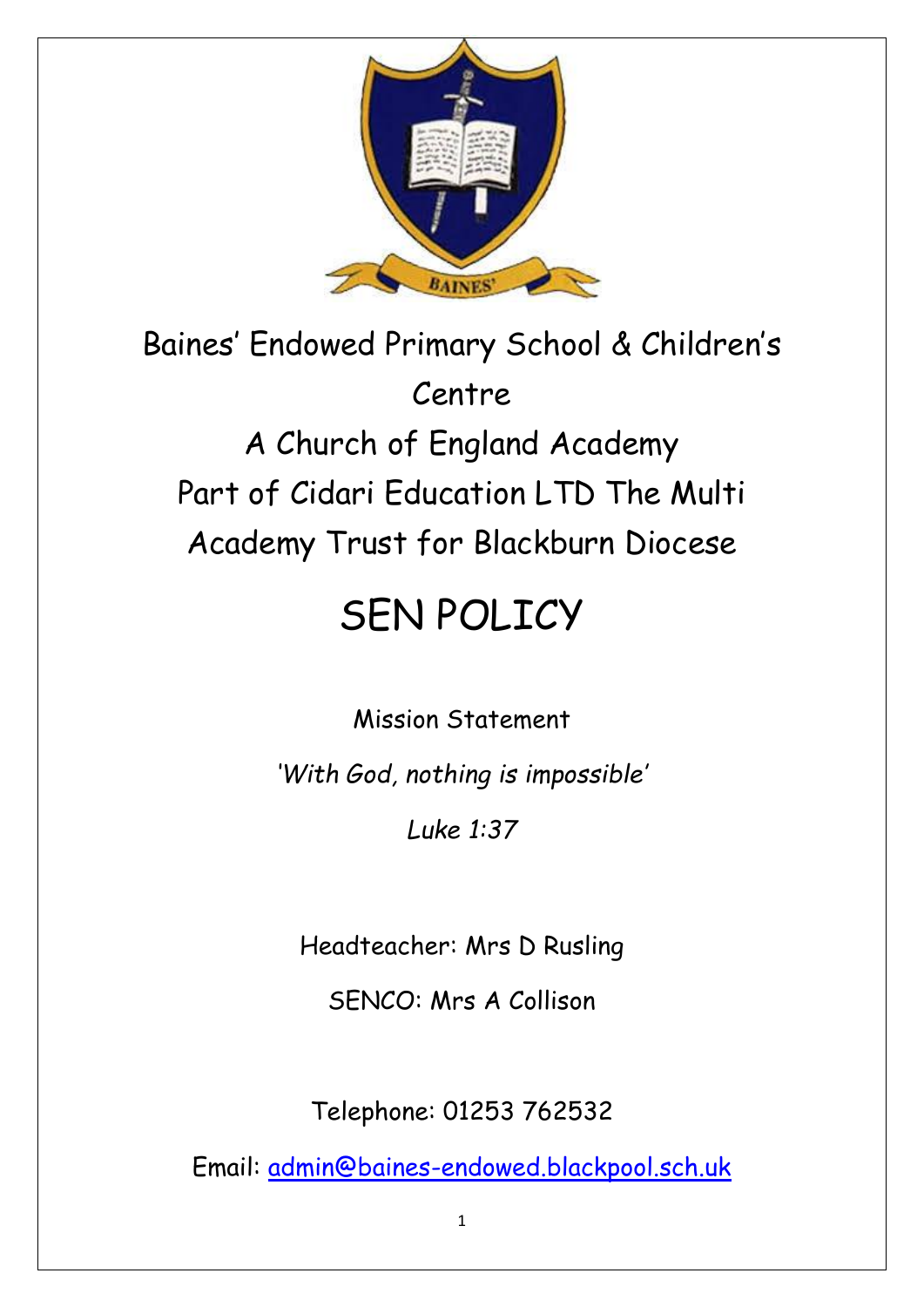## Baines' Endowed SEN Policy 2019

This policy is written in line with the requirements of:

- Part 3 of the Children and Families Act 2014
- SEN Code of Practice 2015
- The Equality Act 2010
- The Special Educational Needs and Disability Regulations 2014
- The Special Educational Needs (Personal Budgets and direct payments regulations) Clause 49:2014
- The SEN information report regulations 2014
- Teachers Standards 2012

This policy should read in conjunction with the following school policies and documents:-

## Anti-bullying Policy, Accessibility Plan, Medical Policy, Inclusion Policy, Medical Policy, and Behaviour Policy

## **Definition of Special Educational Needs (SEN) as taken from section 20 of the Children and Families Act 2014**

A child or young person has special educational needs if he or she has a learning difficulty or disability which calls for special educational provision to be made for him or her.

A child of compulsory school age or a young person has a learning difficulty or disability if he or she—

(a)has a significantly greater difficulty in learning than the majority of others of the same age, or

(b)has a disability which prevents or hinders him or her from making use of facilities of a kind generally provided for others of the same age in mainstream schools or mainstream post-16 institutions.

A child under compulsory school age has a learning difficulty or disability if he or she is likely to be within subsection (2) when of compulsory school age (or would be likely, if no special educational provision were made).

A child or young person does not have a learning difficulty or disability solely because the language (or form of language) in which he or she is or will be taught is different from a language (or form of language) which is or has been spoken at home.

Baines Endowed has a Children Centre and a Nursery, which caters for two to four year olds and is structured as follows:

Nursery – Toddlers and Preschool – Nursery Lead Rebecca Duckworth

Early Years Leader – Nursery and Reception – Mrs Spedding

Key Stage One - Years One, Two and Three – Key Stage Leader Mrs Littler

Key Stage Two – Years Four, Five and Six – Key Stage Leader Mr Rose

A staff list can be found on the school website <https://bainesendowedblackpool.co.uk/>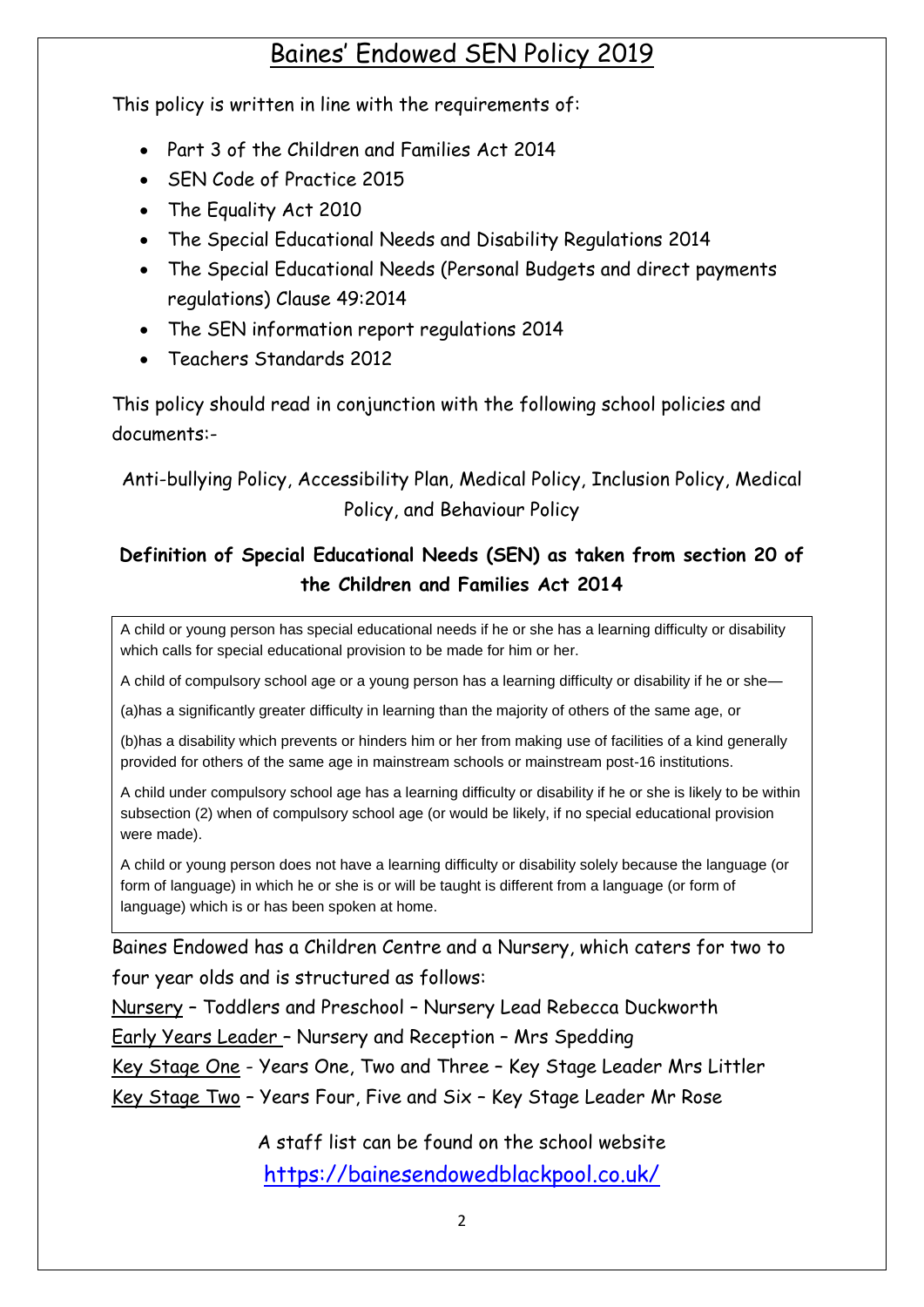## **Section A – Special Educational Needs Provision at Baines' Endowed C.E Primary Academy.**

We have high expectations for all our learners and we aim to provide every child with equal opportunities to access a broad and balanced education. This includes the Foundation Stage and National Curriculum in line with the Special Educational Needs Code of Practice.

- 1. Objectives
- $\triangleright$  To welcome pupils with SEN and meet their needs in a positive manner so they achieve their best.
- $\triangleright$  To identify and assess children with SEN as early as possible by gathering information from parents and other agencies.
- $\triangleright$  To provide an inclusive education for all pupils with SEN and use our best endeavours to remove barriers to learning by providing high quality teaching differentiated for individual pupils.
- $\triangleright$  To identify and address pupils' needs through the graduated approach and the four part process of assess, plan, do and review; ensuring that there is careful monitoring and assessment throughout their time at the school.
- $\triangleright$  To work with parents to gain a better understanding of their child and involve them in all stages of their child's education.
- $\triangleright$  That where possible pupils participate and are involved in the process of information gathering and reviewing progress at least twice a year.
- $\triangleright$  To ensure funding is allocated to provide high quality provision for those identified as SEN.
- $\triangleright$  To make reasonable adjustments for disabled children to help alleviate any substantial disadvantage they experience because of their disability as set out in the equality act 2010.
- $\triangleright$  To ensure that support agencies are used effectively.
- $\triangleright$  To encourage confidence and raise self-esteem by providing a caring and well organised environment so children with SEN can achieve their best.
- $\triangleright$  To ensure that SEN is reflected in school policies, schemes of work, planning, monitoring and record keeping.
- $\triangleright$  To develop existing skills of all staff in the identification, assessment of and provision for pupils with SEN and to provide training and support as appropriate.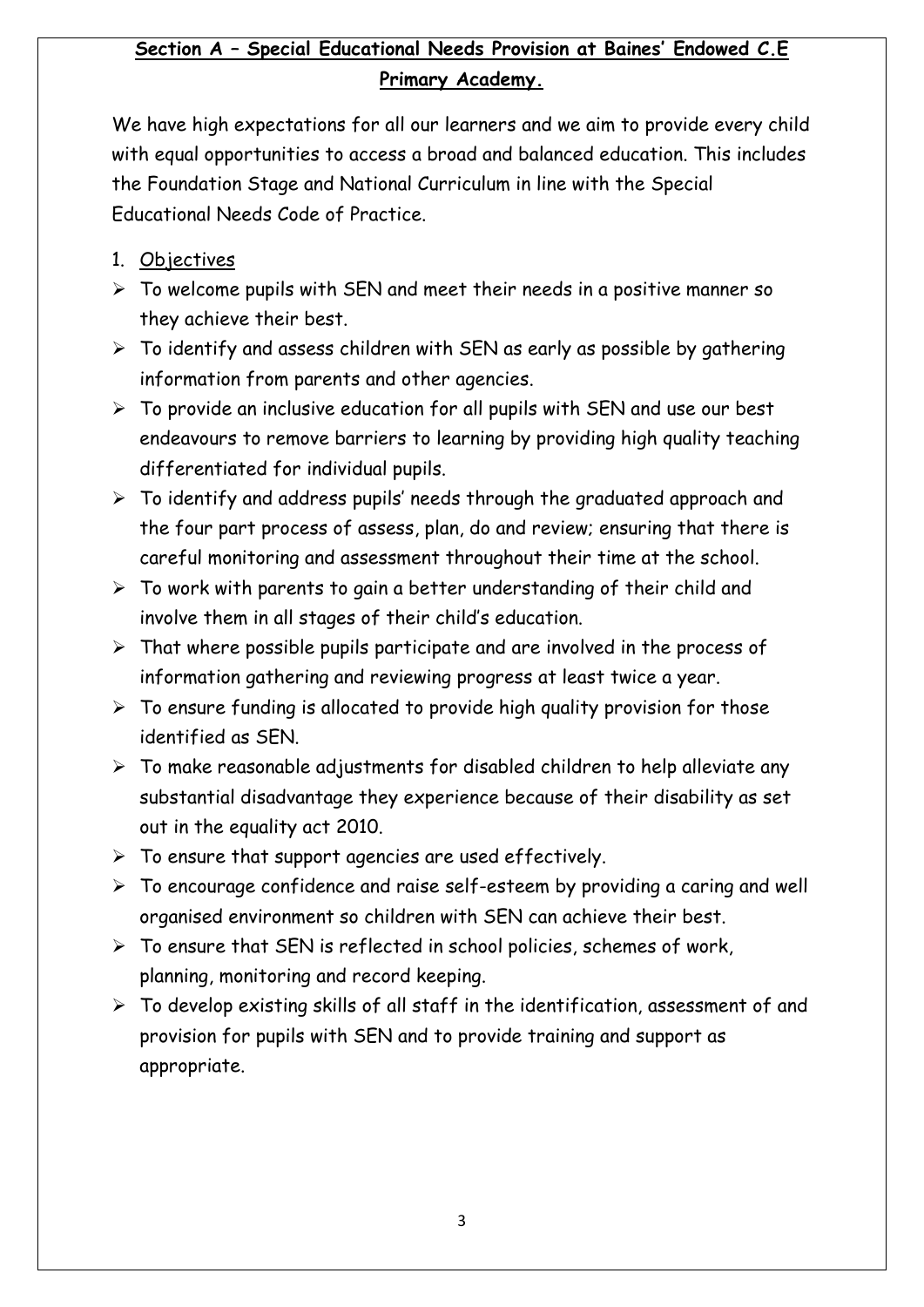#### 2. How we aim to meet these objectives:

- $\triangleright$  Ongoing celebration of diversity and valuing all achievements whether they are social, emotional, cognitive or physical.
- $\triangleright$  Ensuring clubs, trips and activities offered to children at Baines' are available to children with SEN. For some pupils 'reasonable adjustments' may need to be made. This is always done in partnership with families and carers.
- $\triangleright$  Early identification of pupils who need extra help through ongoing teacher observation, assessment, discussions with parents and information gathered from outside agencies.
- $\triangleright$  We work to ensure that our approach to teaching and learning is of a high quality and personalised to meet the individual needs of the majority of children. This is managed through teacher appraisals against the teaching standards, lesson observations, learning walks, and whole school monitoring.
- $\triangleright$  Ensuring that all staff receive training on the expectations of the recent Code of Practice and are able to recognise emerging needs and implement a graduated approach to SEN.
- $\triangleright$  We follow the advice in the National Curriculum Framework on how to adapt the curriculum and the learning environment for pupils with SEN. We also incorporate the advice provided as a result of assessments, both internal and external, and the strategies described in Education Health and Care Plans (EHCP).
- $\triangleright$  Planning and reviewing of Provision Maps and targets for all pupils with SEN will take place a minimum of twice a year, involving both parents and pupils as much as possible.
- $\triangleright$  Ensuring that advice from outside agencies is sought and incorporated into Provision Maps.
- To focus on outcomes not difficulties. Positive reinforcement to encourage pupil's achievements and frequent celebrations of success giving equal status to physical, cognitive, social and emotional achievements enabling all children to feel valued for their efforts.
- $\triangleright$  Monitoring the provision and progress of pupils with existing SEN statements and Education Health and Care Plans (EHCP).
- $\triangleright$  Ensuring that SEN is featured in the School Development Plan, reflecting the training needs of all staff.
- $\triangleright$  Ensuring that we have high expectations of pupils, set suitable challenging targets with monitoring meetings including SLT, Phase Leader, SENCO, and Class Teacher.
- $\triangleright$  Ensuring that all staff share good practice.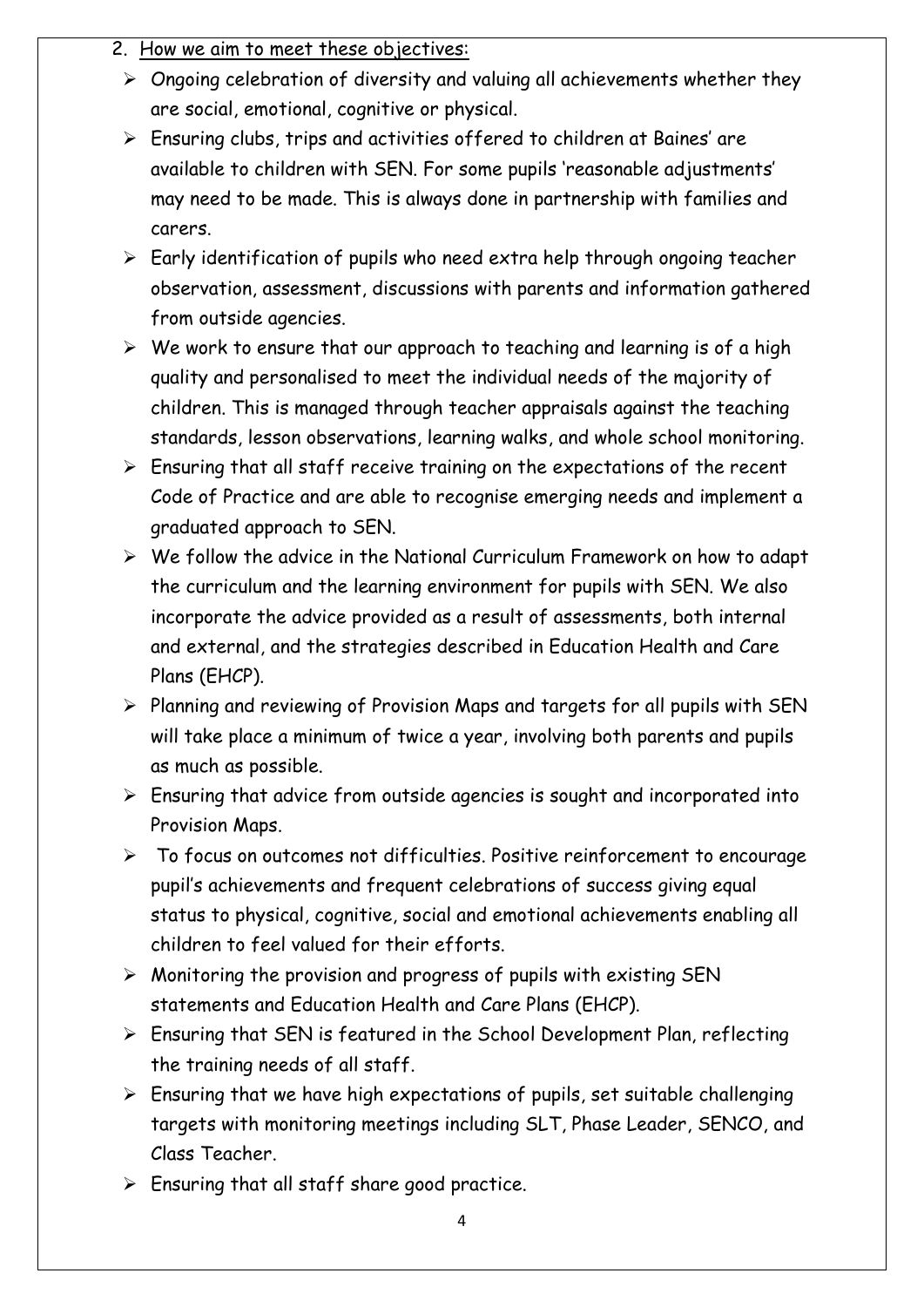- $\triangleright$  Listen to and value parents concerns about their child's development; engaging in positive discussions to ensure the best outcomes for the child.
- $\triangleright$  Supporting social, emotional and mental health through the provision of nurture groups and social skills groups.

## **Section B – Arrangements for full access to a broad and balanced curriculum**

The National Curriculum Inclusion Statement states that teachers should set high expectations for every pupil, whatever their prior attainment. Teachers should use appropriate assessment to set targets which are deliberately ambitious. Potential areas of difficulty should be identified and addressed at the outset. Lessons should be planned to address potential areas of difficulty and to remove barriers to pupil achievement. In many cases, such planning will mean that pupils with SEN and disabilities will be able to study the full national curriculum. (Code of Practice 2015)

All children are entitled to full and equitable access to the National Curriculum and high quality teaching.

This links to the school's Inclusion Policy, Medical Policy, Anti-Bullying Policy and Behaviour Policy.

- All efforts are made to overcome individual pupils' barriers to learning.
- All classrooms have well planned activities with clear learning intentions, differentiated to enable all pupils to make progress.
- Classrooms resources are organised in such a way to enable pupils to develop independence in selecting appropriate materials for a task.
- A range of teaching styles are used including auditory, visual and kinaesthetic.
- The successes and achievements of all pupils are celebrated through the school's reward system.
- All pupils are encouraged and enabled to have full participation in the life of the school and to know their contributions are valued.
- A range of different organisational settings are planned to provide class, group, paired and individual work.

When pupils are withdrawn to work in small groups or individually, every effort is made to ensure that they do not miss out on the broad and balanced curriculum to which they are entitled.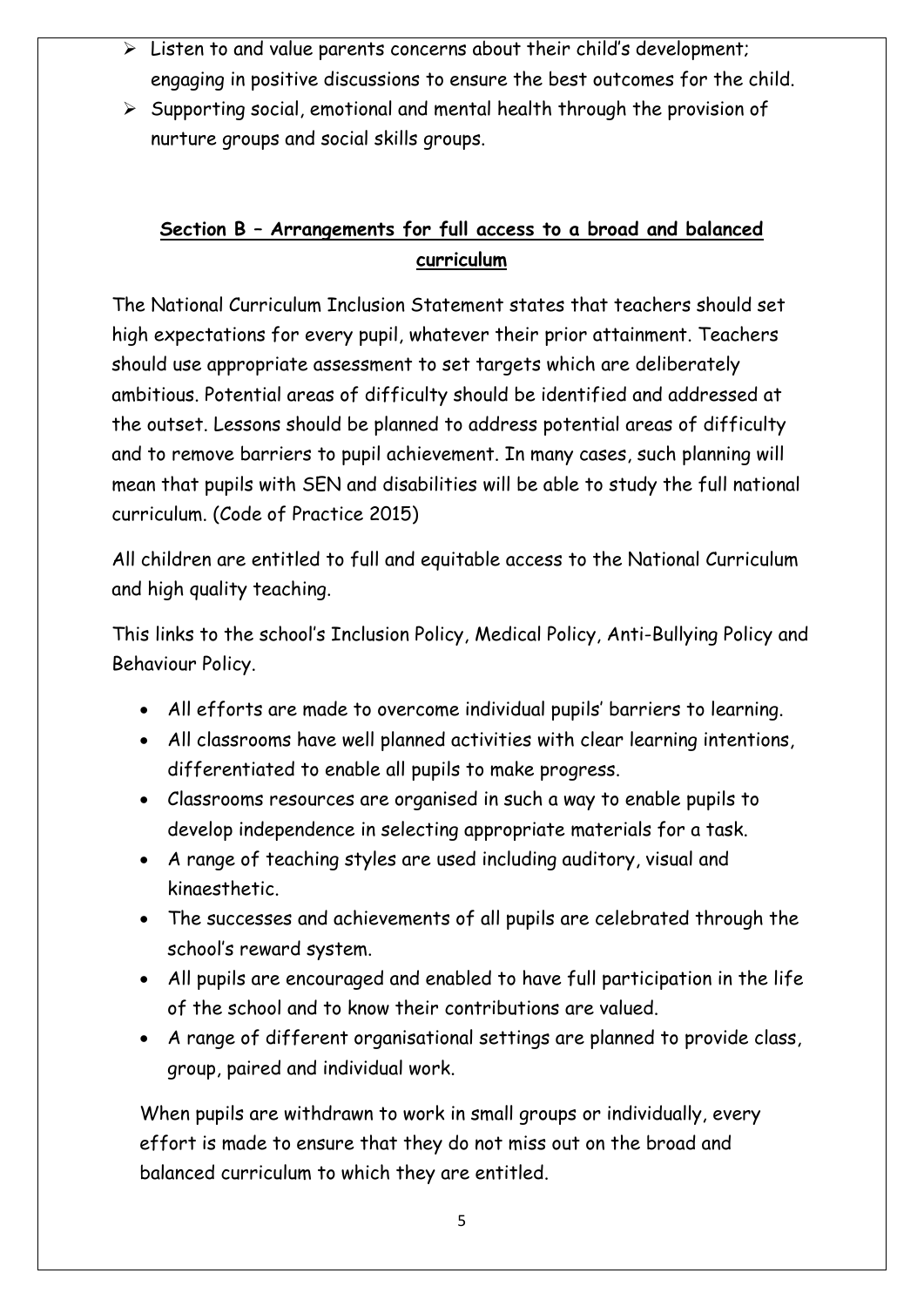## **Section C – Identification, Assessment and Response**

Flowchart for identification and support of SEN at Baines'

## **All children receive high quality teaching. Work is differentiated and personalised where needed.**

|  | Quality of the teaching and the progress of the child is<br>monitored.                                               |
|--|----------------------------------------------------------------------------------------------------------------------|
|  | SEN is identified through monitoring of progress and<br>development.                                                 |
|  | Where a child is making inadequate progress, given their age<br>and starting point extra help should be given.       |
|  | SENCO assesses whether a child has a significant learning<br>difficulty. SEN support is agreed.                      |
|  | Once a Potential SEN is identified 4 actions take<br>place.                                                          |
|  | <b>Assess</b>                                                                                                        |
|  | Plan                                                                                                                 |
|  | Do                                                                                                                   |
|  | Review                                                                                                               |
|  | If little or no progress is made school<br>concider the advice and support from<br>outside agencies and specialists. |
|  | Referral for an Education, Health and<br>Care Plan                                                                   |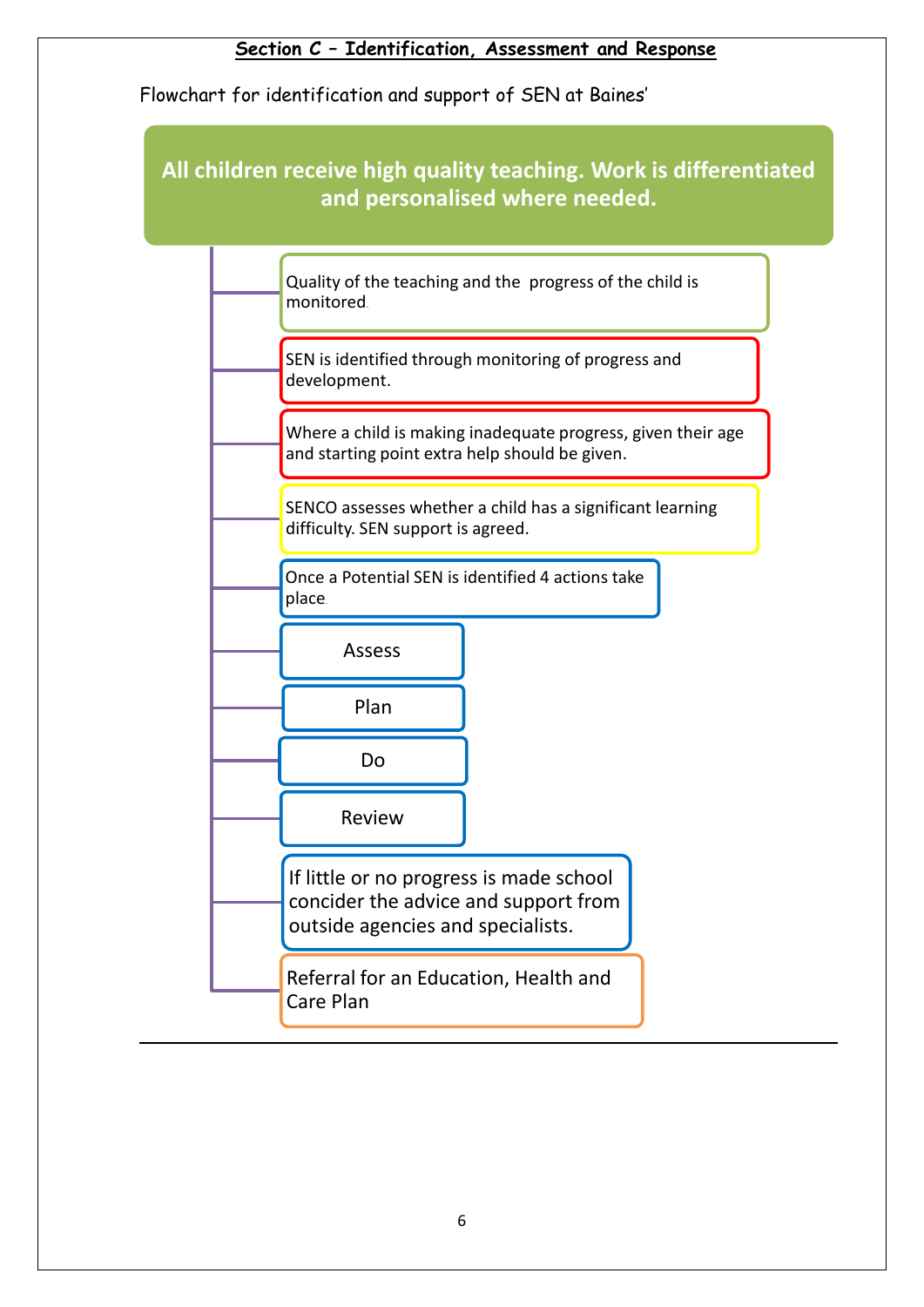#### 1. Identifying needs at Baines'

Children will have needs and requirements that may fall into at least one of the four areas defined by the SEN Code of Practice September 2015.

- Communication and interaction
- Cognition and learning
- Social, emotional and mental health
- Sensory and/or physical

Many children will have inter-related needs; these broad categories give an overview of the range of needs we plan for at Baines' Endowed but we consider the needs of the whole child, which will include not just the special needs.

The SEN Code of Practice (2015) describes adequate progress as:

- Is similar to that of children of the same age who had the same starting point
- Matches or improves on the pupil's previous rate of progress
- Which allows the attainment gap to close between the pupil and children of the same age

## 2. Assessing needs

## **If a child does not make adequate progress compared to peers, their starting point or previous attainment - this would raise concerns that they have learning difficulties.**

Baines' Endowed aims to identify if a child is not making adequate progress as early as possible, using a process of summative and formative assessments. The assessment process includes the child's characteristics, the learning environment, the tasks set and the teaching style. We may look at a child's emotional needs, social skills and behaviour in different situations. There are whole class formal assessments every term and individual assessments if requested by the class teacher.

Each term, following formal assessments, pupil progress meetings are held to review the progress of every child in the school between the class teacher and the pupil progress leader.

During Parent's Evening, parents are consulted to gain their insight into their child's progress. If, after consultation with parents, a child has underlying needs then he/she will be put on the SEN register and a Provision Map is completed to identify how the needs are to be addressed and outcomes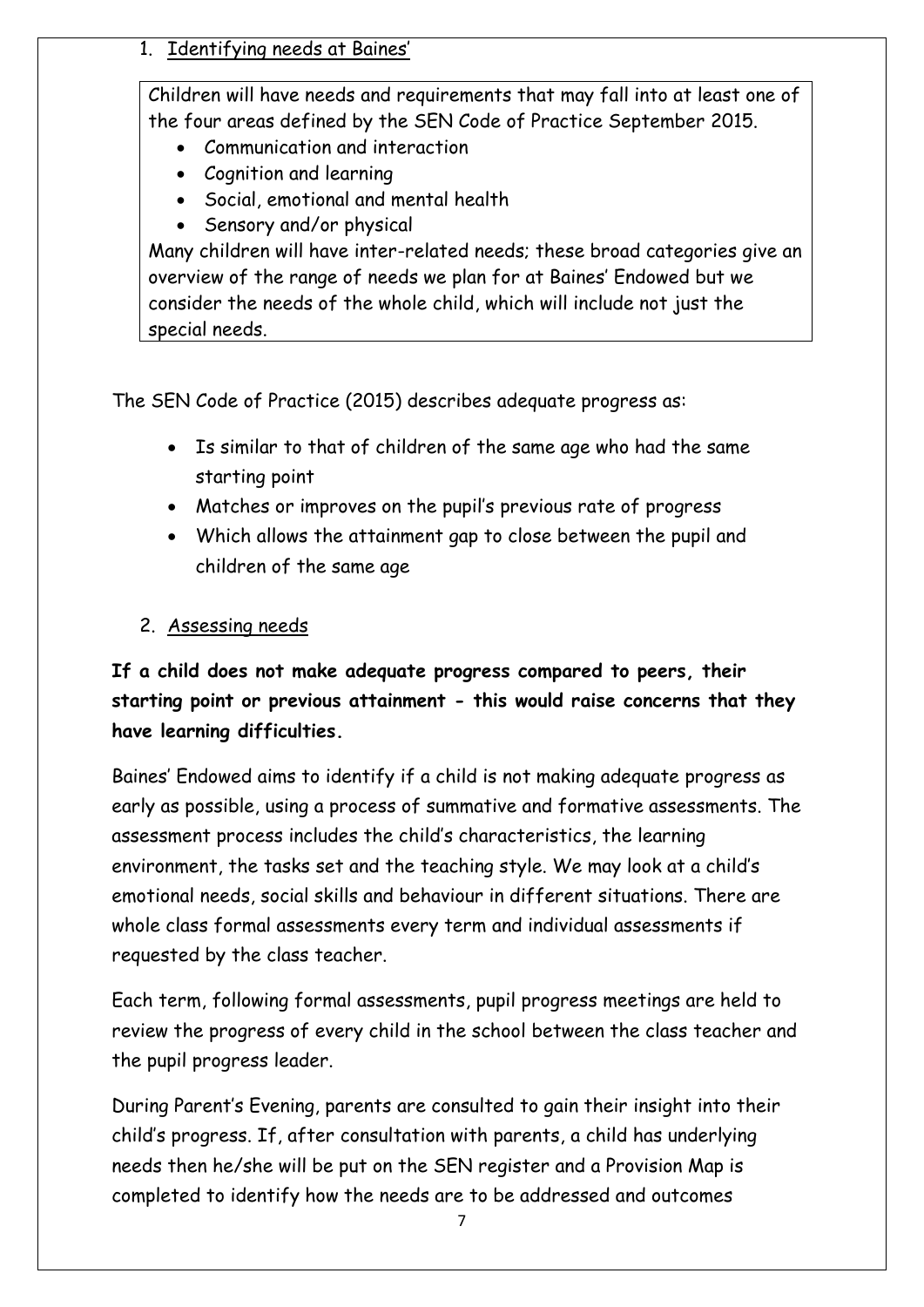identified. Parents will be invited to SEN reviews held in the Autumn and Summer Terms.

#### 3. Graduated Response

## **High quality teaching, differentiated for individual pupils, is the first step in responding to pupils who have or may have SEN.**

*Teachers are responsible and accountable for the progress and development of the pupils in their class, including where pupils access support from teaching assistants or specialist staff.* (Code of Practice 2015)

The graduated response is a four-part cycle of assessment, planning, doing and reviewing which is recorded on the child's provision map and Plan, Do, Review proforma.

#### **Assess**

The teacher identifies pupils with learning needs in the class; this involves clearly analysing the pupil's needs using the class teacher's assessment and experience of working with the pupil, details of previous progress and attainment, comparisons with peers and national data, as well as the views and experience of parents. The pupil's views and, where relevant, advice from external support services will also be considered. Any parental concerns will be recorded and compared with the school's information and assessment data on how the pupil is progressing.

#### **Plan**

Planning will involve consultation between the teacher, SENCO and parents to agree longer term learning objectives and hoped for outcomes. Adjustments, interventions and support that are required will be recorded on the child's Provision Map with a clear date for review. Parental involvement may be sought, where appropriate, to reinforce or contribute to progress at home. All those working with the pupil, including support staff will be informed of their individual needs, the support that is being provided, any particular teaching strategies/approaches that are being employed and the outcomes that are being sought.

#### **Do**

The class teacher remains responsible for working with the child on a day-today basis. They will retain responsibility even where the interventions may involve group or one-to-one teaching away from the main teacher. They will work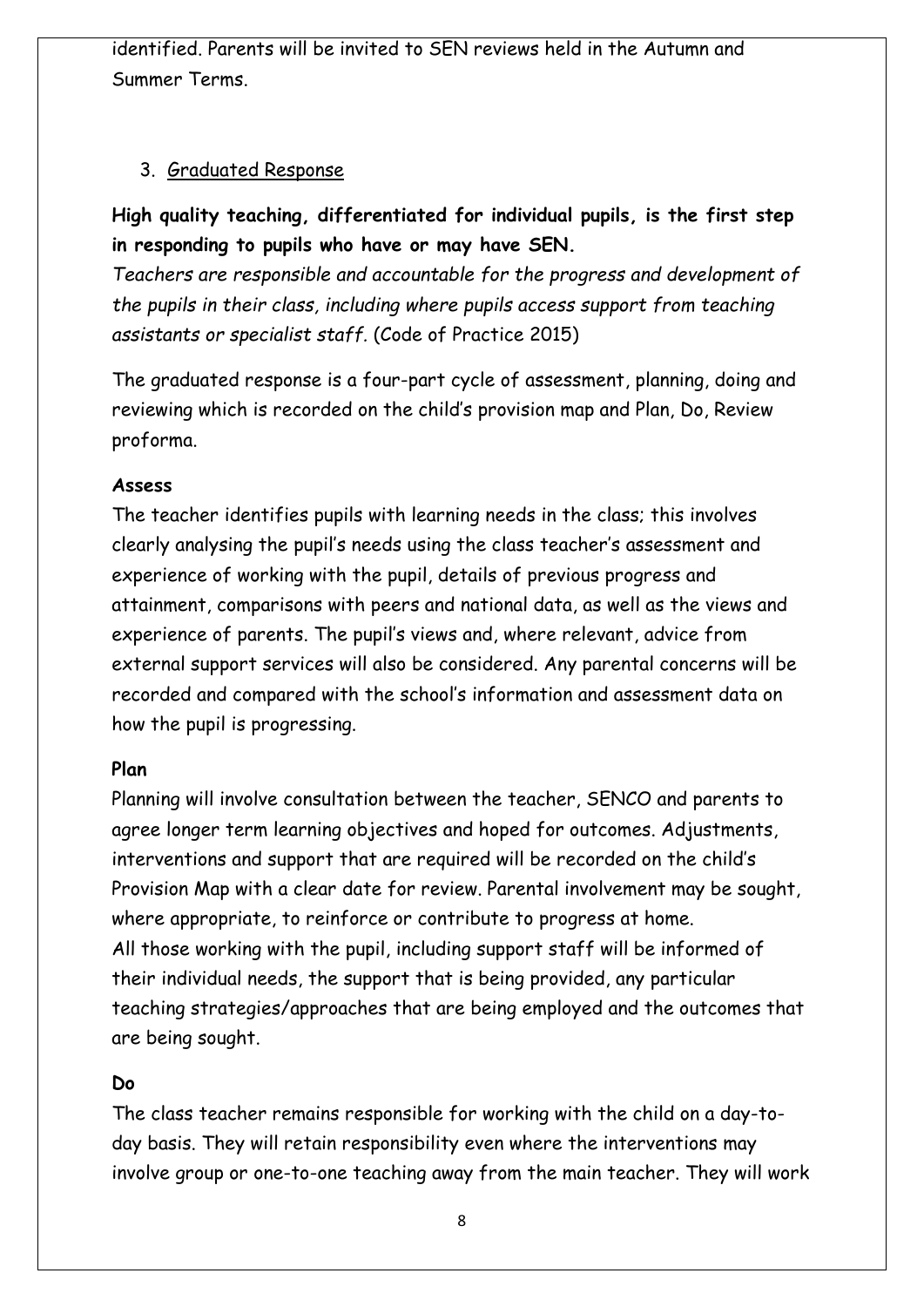closely with teaching assistants and/or relevant specialist staff to plan and assess the impact of support and interventions and links with classroom teaching. The pupil's response to the support can help identify their particular need. The impact on progress, development and or behaviour that is expected will be recorded by the class teacher and other staff and summarised on the Provision Map in preparation for the termly progress review.

#### **Review**

Reviews will be undertaken in line with the agreed dates. The review process will evaluate the impact and quality of the support and interventions. It will take account of the views of the pupil and their parents through Person Centred Planning Meetings. If necessary, outside assessments may be considered at the progress review with parents to inform a future cycle of response. Advice can be sought from outside specialists at any point; to advise on early identification of SEN, where little or no progress is made over a sustained period, where the child is working below age related expectations. Advice is incorporated into the child's individual planning and targets.

## **The majority of children and young people with SEN will have their needs met within school – effectively at 'school level'.**

This cycle of assess/plan/do/review will continue if the child is deemed by all to be making progress **with** this additional and different intervention and their needs can be met within the school's SEN budget. We will continue to identify the child as having special educational needs.

If the child is able to maintain good progress **without** the additional and different resources, he or she will not be identified with special educational needs and be removed from the SEN register.

However, the special educational provision required to meet some children's needs cannot reasonably be provided from within the normal resources here at Baines' Endowed. Where this is the case, we will gather all the information in the format required by the Local Education Authority to request and assessment of education, health and care needs.

#### **Referral for an Education, Health and Care Plan (Statutory Assessment)**

If a child has significant long-term difficulties he/she may undergo a Statutory Assessment process by the Local Education Authority which is usually requested by school but can be requested by a parent. This would be discussed at a review meeting with parents and possible outside professionals. (See Flow Chart) A request for an assessment must be supported by evidence of long term and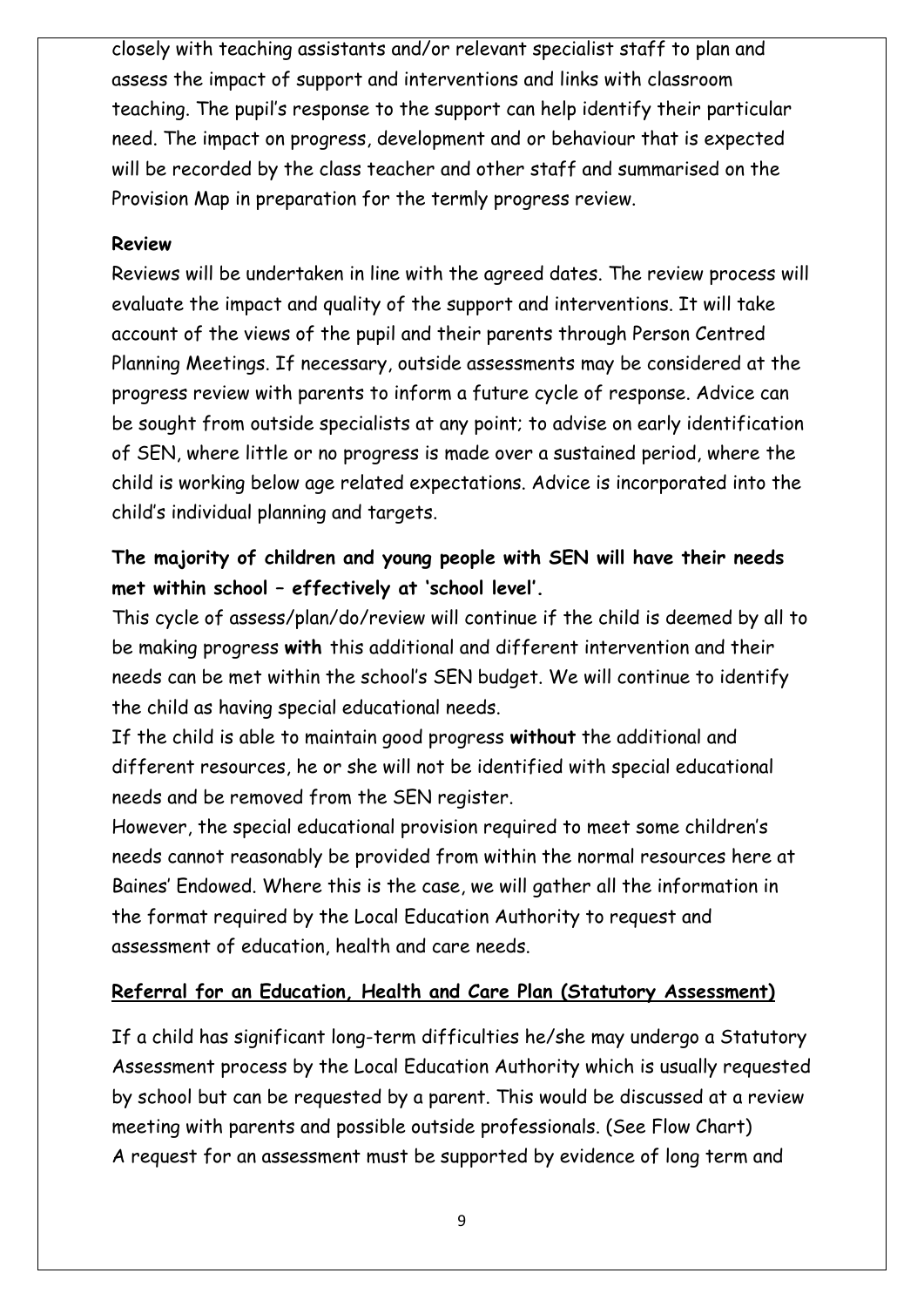sustained need for support which cannot reasonably be met by the school SEN budget.

#### **Section C: Managing pupils on the SEN register**

#### **1.** Named Staff

For contact details see the school website.

- Mrs D Rusling Headteacher is responsible for School Improvement
- Miss N Sawyer Deputy Headteacher is responsible for Child Protection, Looked After Children, Pastoral Support and overseeing the provision in the Nursery and Children Centre
- Mr C Walton Deputy Headteacher is responsible Curriculum Leadership, Pastoral Support and Behaviour
- Mrs A Knowles Assistant Headteacher and English Lead
- Mrs B Duckworth Nursery Lead is responsible for the day to day provision of education for all pupils in Nursery
- Mrs A Collison SENCO is responsible for the day to day provision of education for all pupils with SEN in Nursery and School
- Mrs L Smy Child Protection Officer, Children Centre Manager and School Safeguarding Lead on a Wednesday.
- Mrs M Spedding Early Years Phase Leader is responsible for overseeing the provision and access arrangements for SEN pupils within Nursery and Reception.
- Mrs K Littler KS1 Phase Leader s responsible for overseeing the provision and access arrangements for SEN pupils within years 1 – 3.
- Mr H Rose KS2 Phase Leader is responsible for overseeing the provision and access arrangements for SEN pupils within years 4 – 6.
- Mrs Sally-Anne Watkins Behaviour Mentor supporting children with their behaviour and social and emotional needs.
- Mrs Edwards Behaviour Assistant supporting children with their behaviour and social and emotional needs
- Mrs M Walker SHINE speech and Language Therapist supporting children with identified speech and language needs
- Mrs A Tew Learning Mentor supporting children with identified speech and language needs and provides emotional and bereavement support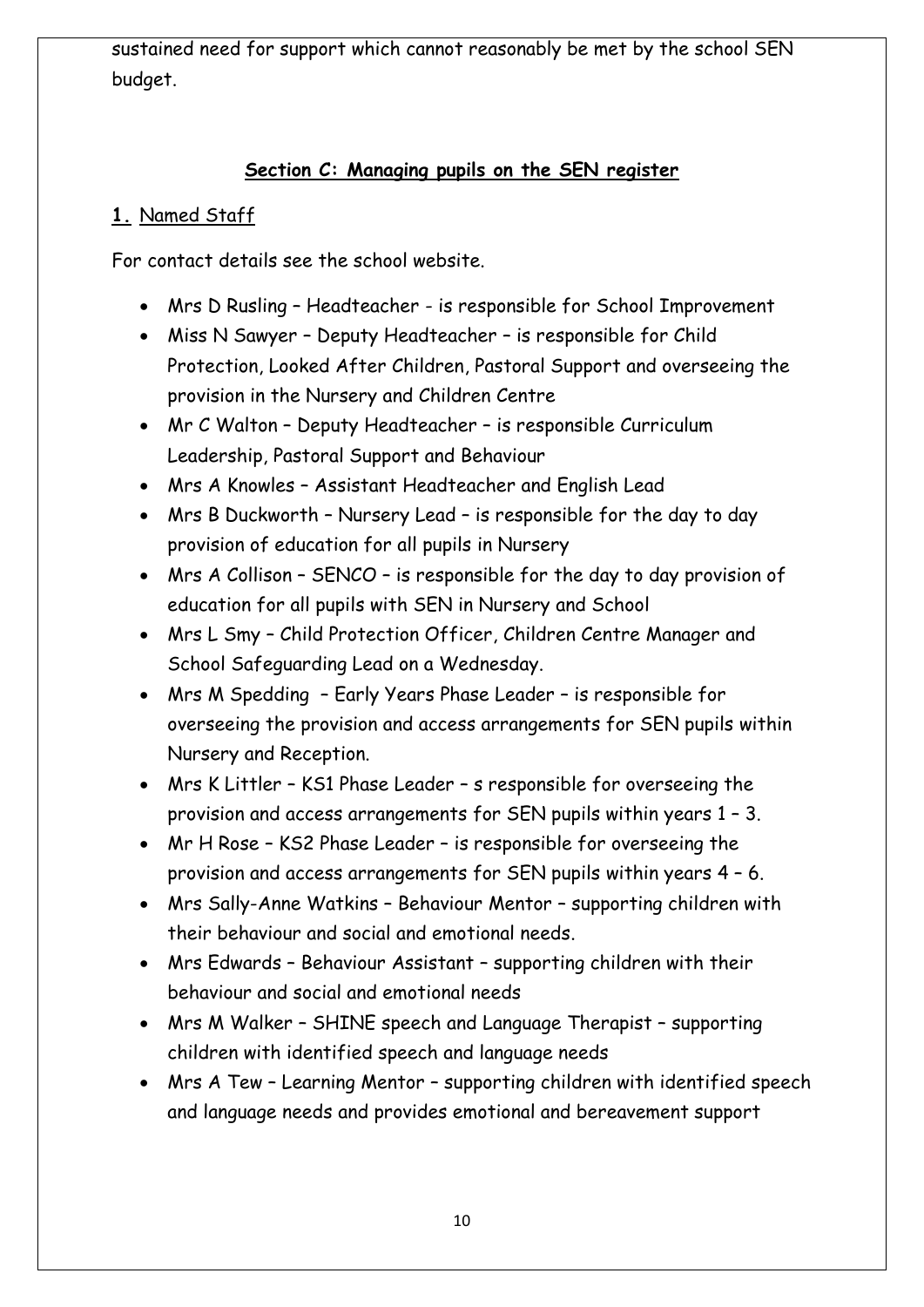- Miss R Lofthouse Special Support Assistant supporting identified children with their cognitive, speech and language, physical and learning needs
- Mrs Bracegirdle Inclusion Support Assistant supporting identified children with their learning needs

## **2.** Arrangements and responsibilities for coordinating and monitoring the graduated response.

#### **General Monitoring**

It is the responsibility of the SENCO to update information about pupils on the SEN register every term through the monitoring of the SEN paperwork. Class Teachers and/or SENCO will meet with parents twice a year during the SEN review.

#### a) The Class Teacher

The Class Teacher is responsible and accountable for progress and development of all pupils in their class:

- $\triangleright$  The teaching and monitoring of all their pupils and identifying and reporting any concerns about SEN to SENCO
- $\triangleright$  Planning and delivering differentiated interventions for all pupils with identified SEN. These should be additional to or different from those provided as part of the school's differentiated curriculum.
- $\triangleright$  Reviewing the effectiveness of the intervention in securing progress to inform the next steps in a graduated approach for support.
- $\triangleright$  Informing parents of concerns and the intervention that are proposed and involving them in any reviews of their child's progress.
- $\triangleright$  Monitoring of progress and target setting to track progress towards planned outcomes through the use of formative and summative assessment.
- $\triangleright$  Completing SEN documentation and liaising with the SENCO, parents and pupils.
- $\triangleright$  Collaborating with the SENCO to match classroom provision to the specific needs of the pupil.
- $\triangleright$  As part of the graduated approach to collaborate with outside specialists and work with the advice of the specialists to plan outcomes and provision.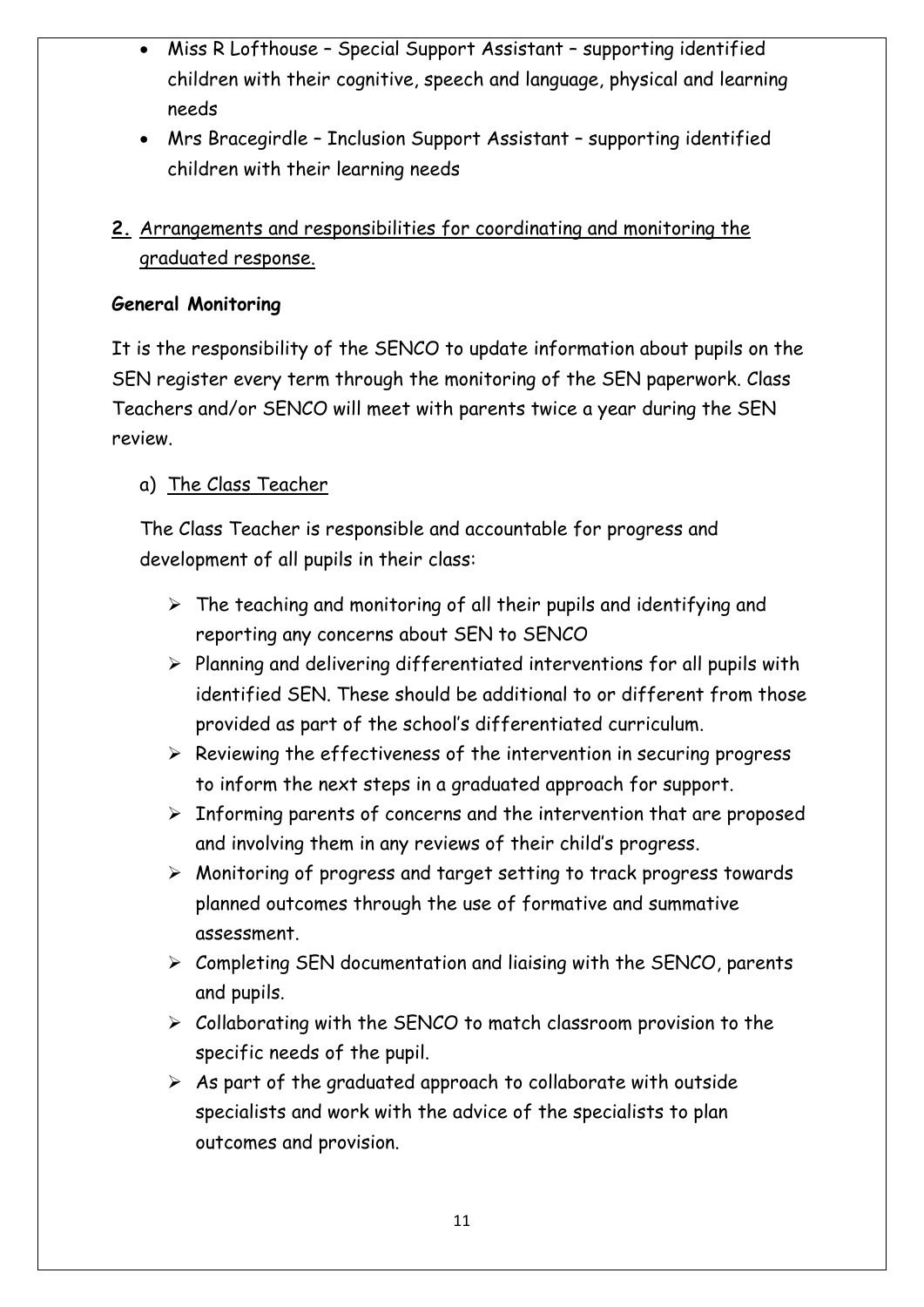- $\triangleright$  Planning with special support assistants (SSAs), teaching assistants and nursery nurses to ensure quality provision for pupil with SEN focused on outcomes.
- $\triangleright$  Regularly reviewing the support provided by staff and the impact on the progress of SEN pupils.

## **The SENCO and class teachers are responsible for the timetabling and directed work load of the additional staff.**

b) Special Support Assistants (SSA), Teaching Assistants (TA) and Nursery Nurses (NN).

They are responsible for the following:-

- $\triangleright$  Collecting evidence of progress through observations both formal and informal
- $\triangleright$  Alerting the class teacher to concerns which have been observed through close working with pupils
- Tracking progress towards outcomes set by a class teacher or SENCO for specific SEN pupils
- $\triangleright$  Providing effective feedback to the teacher on interventions
- $\triangleright$  Collaborating with SENCO to match classroom provision to specific needs of the pupil
- Contributing to progress reviews or Person Centred Planning reviews
- c) The SENCO

## **In line with the recommendations in the SEN code of Practice 2015, the SENCO will oversee the day-to-day operation of this policy in the following ways:**

- $\triangleright$  Maintenance and analysis of the SEN register
- $\triangleright$  Identify through provision mapping those in receipt of additional SEN support from the schools devolved budget, those in receipt of high needs funding and those with statements of Special Educational Need or Education Health and Care Plans
- $\triangleright$  Coordinating provision for children with special educational needs
- $\triangleright$  Liaising with and advising teachers to identify pupil's needs; arranging any in-school specific assessments or monitoring to help identify the barrier to learning
- $\triangleright$  Managing and supporting other classroom staff working with vulnerable learners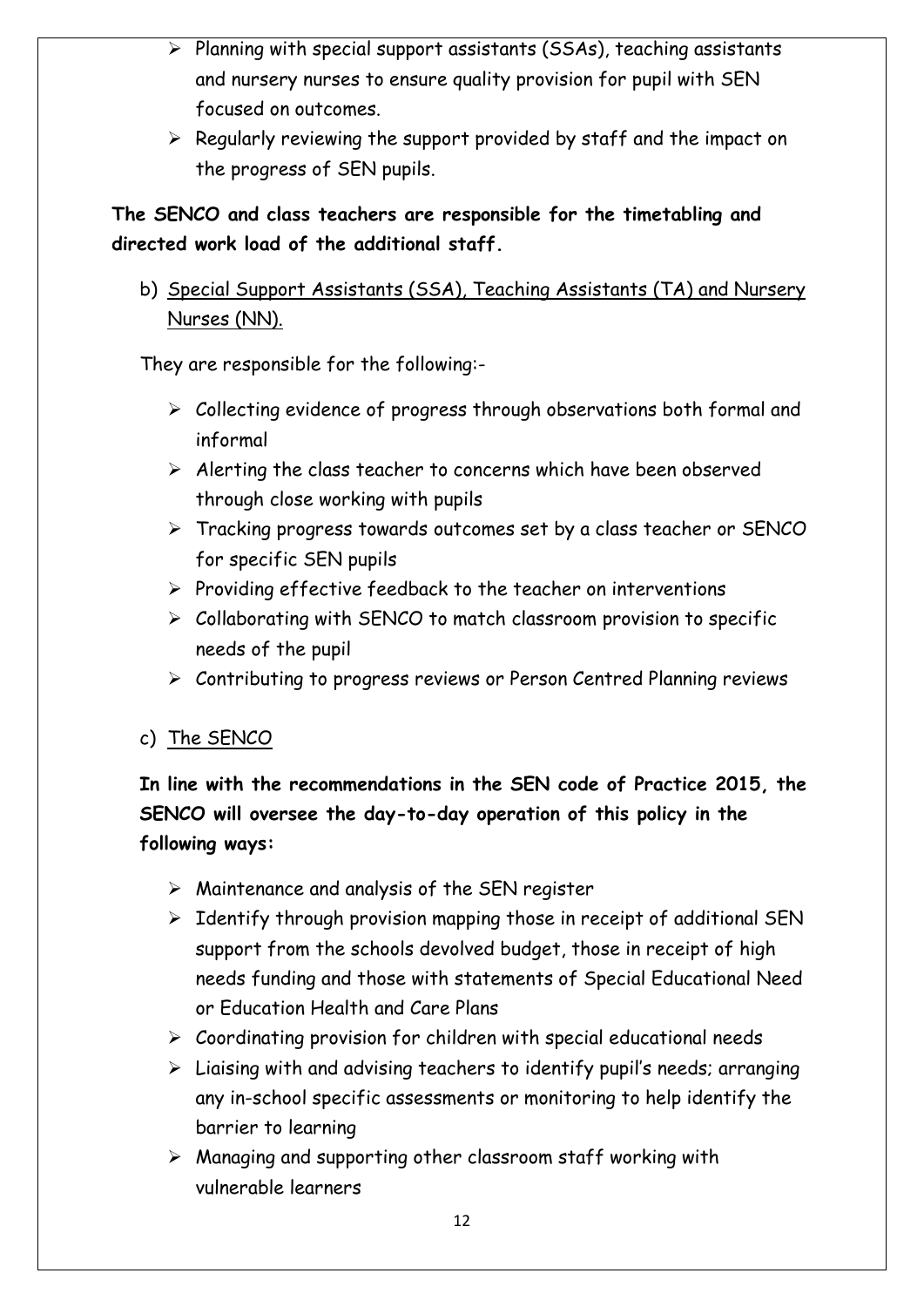- $\triangleright$  Overseeing the records on all children with Special Educational Needs
- $\triangleright$  Liaising with and advising all staff on the graduated approach
- $\triangleright$  Liaising with parents of children with SEN, in conjunction with class teachers, keeping them informed of progress and listening to their views on progress
- $\triangleright$  Overseeing and supporting staff in identifying key needs and outcomes to be recorded on Provision Maps
- $\triangleright$  Reviewing progress against expected outcomes as identified on Provision Maps by the class teacher; ensuring learning objectives are revised and reviewed
- $\triangleright$  Contributing to the in-service training of staff
- Implementing a programme of Annual Review/Person Centred Planning reviews for all pupils with an Education Health and Care Plan
- $\triangleright$  Implementing a programme of six monthly reviews for Early Years pupils with an Educational Health Care Plans
- Carrying out referral procedures to Blackpool Borough Council Local Authority to request High Needs funding Education Health and Care plan when it is suspected, on strong evidence arising from previous intervention (additional SEN support from devolved budget), that a pupil may have a special educational need which will require significant long term support
- $\triangleright$  Overseeing the smooth running of transition arrangements and transfer of information for Year 6 pupils identified as SEN or vulnerable learners
- Working with Early Years staff and Blackpool Early Years Special Educational Needs and Disability Team to ensure successful transition into school/nursery or from other Early Years settings for children identified with a SEN or disability
- $\triangleright$  Ensuring interventions for SEN pupils are effective and evidence based
- $\triangleright$  Evaluating the impact and effectiveness of additional interventions for SEN pupils
- $\triangleright$  Arranging specific SEN resources
- $\triangleright$  Key point of contact with external agencies, especially the LEA
- $\triangleright$  Liaising closely with a range of outside agencies to support SEN/Vulnerable learners in consultation with parents
- Attending LEA SENCO Cluster meetings and training as appropriate
- $\triangleright$  Liaising with the school's SEN Governor, Mrs Taylor, keeping her informed of current issues regarding the provision for vulnerable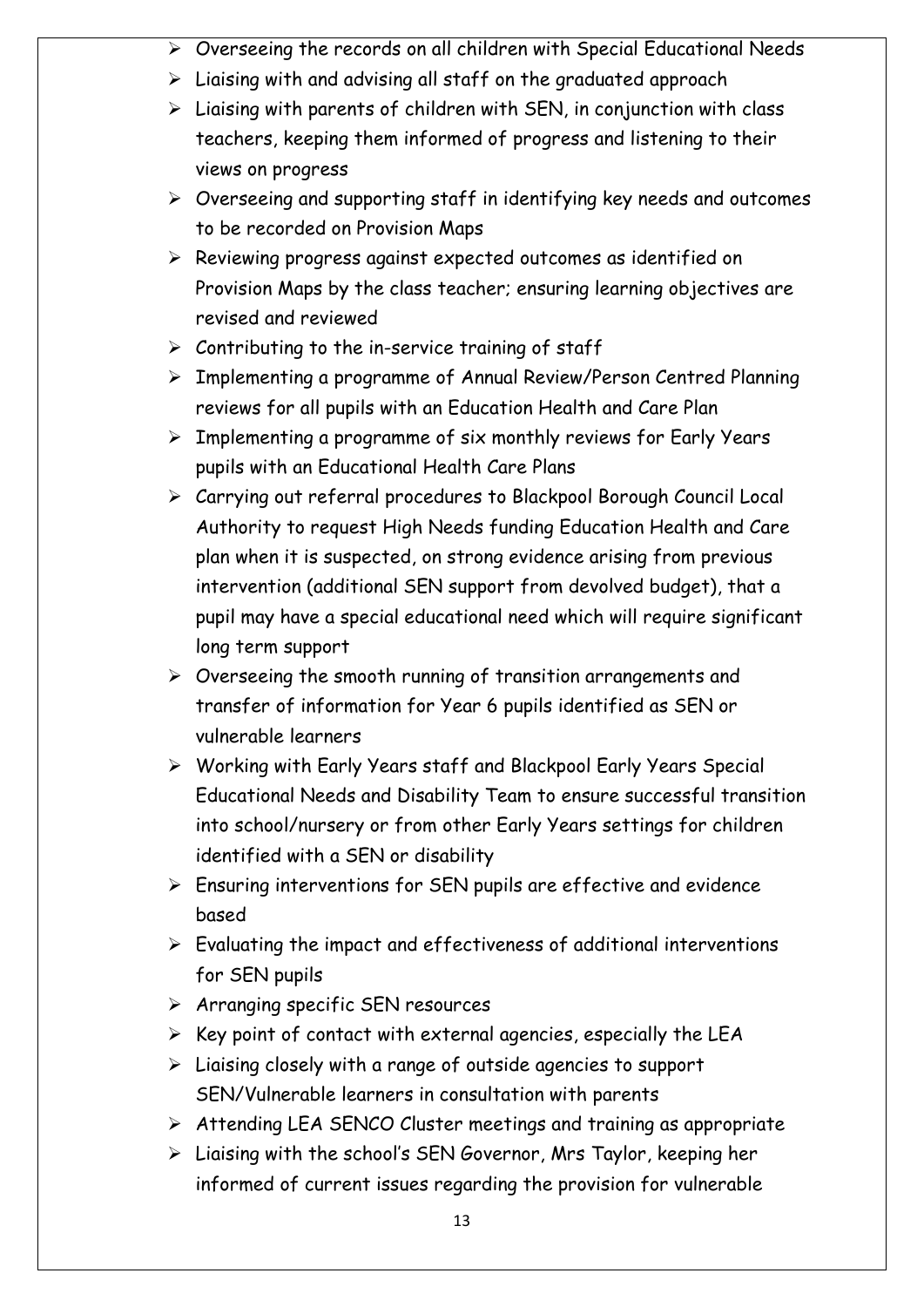learners, including those with Special Educational Needs (nationally, locally and within school)

- $\triangleright$  Liaising with the school nurse to ensure medical care plans have been completed and information is shared on a need to know basis
- $\triangleright$  Working as part of the Senior Leadership team to ensure SEN information is shared with staff and SEN is included in the school development plan
- $\triangleright$  Reviewing the SEN policy and ensuring up to date information is on the website

#### d) Key Stage Leaders

The Key Stage Leaders are responsible for the following in their Key Phase

- $\triangleright$  Liaise with the SENCO to timetable and direct work of support staff working in their phase
- $\triangleright$  Identify vulnerable learners in their phase who are not on the SEN register to ensure they are making adequate progress
- $\triangleright$  Monitor the outcomes of additional support for vulnerable learners
- $\triangleright$  Work with the SENCO to ensure Provision Maps and Targets are up to date
- $\triangleright$  Lead termly Pupil Progress meetings
- $\triangleright$  Support teachers in their phase with parent meetings as requested
- $\triangleright$  Ensure that any special arrangements are in place for SEN pupils when taking formal tests: Baseline assessments in Reception, Phonics test in Year One and formal end of KS1 and KS2 tests
- e) Members of the Senior Leadership Team
	- $\triangleright$  The day-to-day management of the SEN Policy and the Disability Equality Duty Scheme and Accessibility Plan
	- $\triangleright$  Allocate and monitoring appropriate resources for SEN from the delegated budget and statement funding with the SENCO
	- $\triangleright$  Ensure that staff are delivering high quality teaching differentiated for individual pupils through the teacher appraisal process using the teaching standards, lesson observations and learning walks
	- $\triangleright$  Monitoring teachers' planning and pupil achievement each term and ensuring action points are followed through
	- $\triangleright$  Reporting to Governors on procedures and SEN resourcing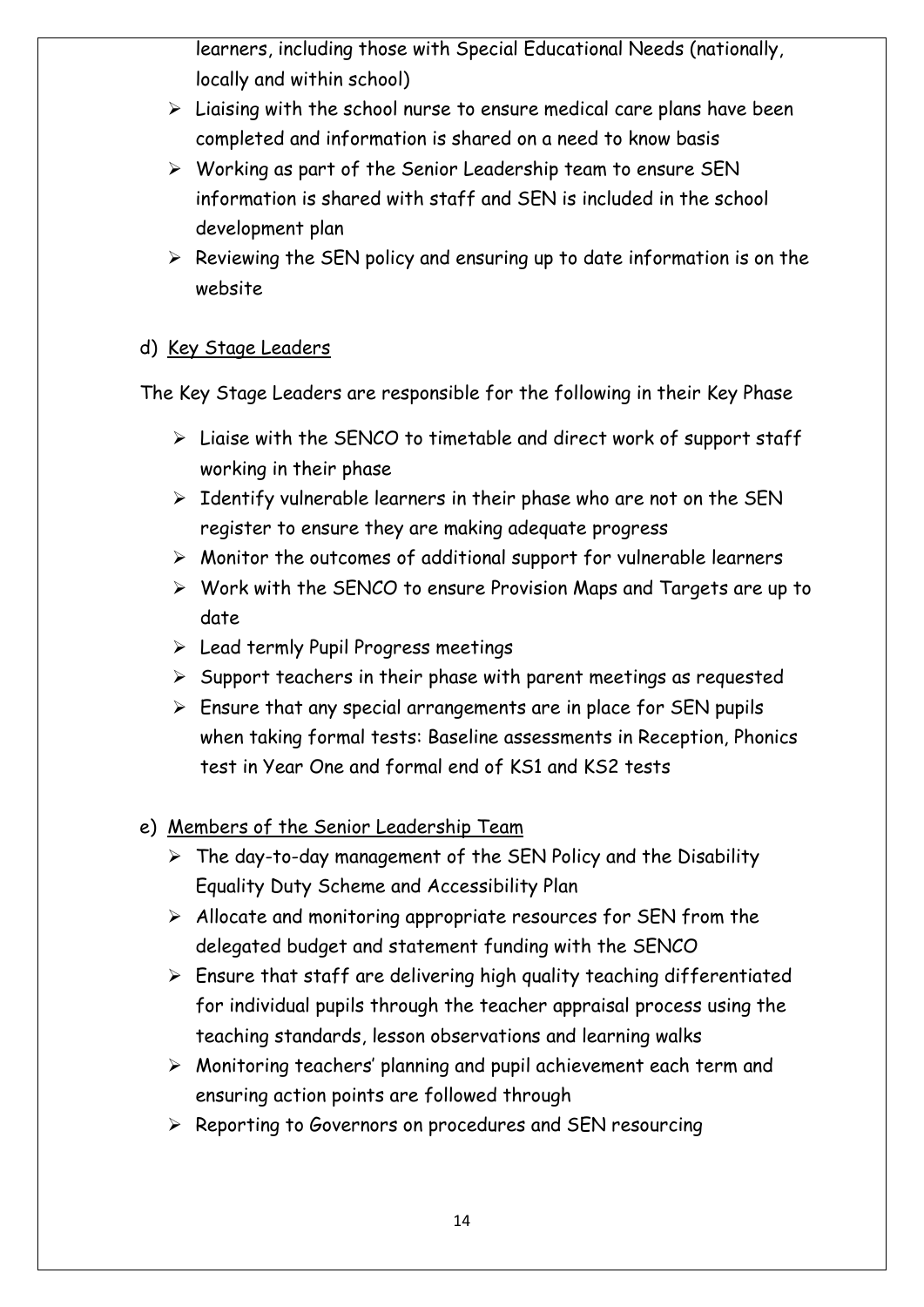## f) The Governing body is responsible for:

- $\triangleright$  Ensuring that the best possible provision is made for all pupils with SEN
- $\triangleright$  Monitoring the quality of SEN provision
- $\triangleright$  Ensuring information about the implementation of the policy for SEN is published on the school website and this is updated
- $\triangleright$  Ensuring the integration of pupils with SEN in the school community
- $\triangleright$  Ensuring the budget for SEN is allocated appropriately
- $\triangleright$  Electing a designated SEN Governor to liaise with the SENCO

## **3. Admission Arrangements**

Pupils identified with low-level SEN have the same rights of admission as all other prospective pupils.

Pupils with an Education Health and Care Plan are admitted following the school's admission policy ensuring that school then works to meet their needs under the SEN Code of Practice (2015).

## **4. Transitions**

Early Years staff make contact with other Early Years providers in the term before the child enters into Reception. A visit to the Nursery setting will be made for exchange of information. Additional visits can be made for children with identified SFN

Close links exist with the secondary schools to which pupils transfer in September each year.

Meetings are held with the SENCO of the High schools at which documents are discussed and exchanged.

Additional visits are made for pupils with identified SEN and the Secondary SENCOs are invited to attend any SEN reviews held in the Summer term.

## **Section D: Supporting Pupils and Families**

Blackpool Borough Council local offer can be found on the Blackpool Borough Council website

<http://www.blackpool.fsd.org.uk/kb5/blackpool/fsd/localoffer.page>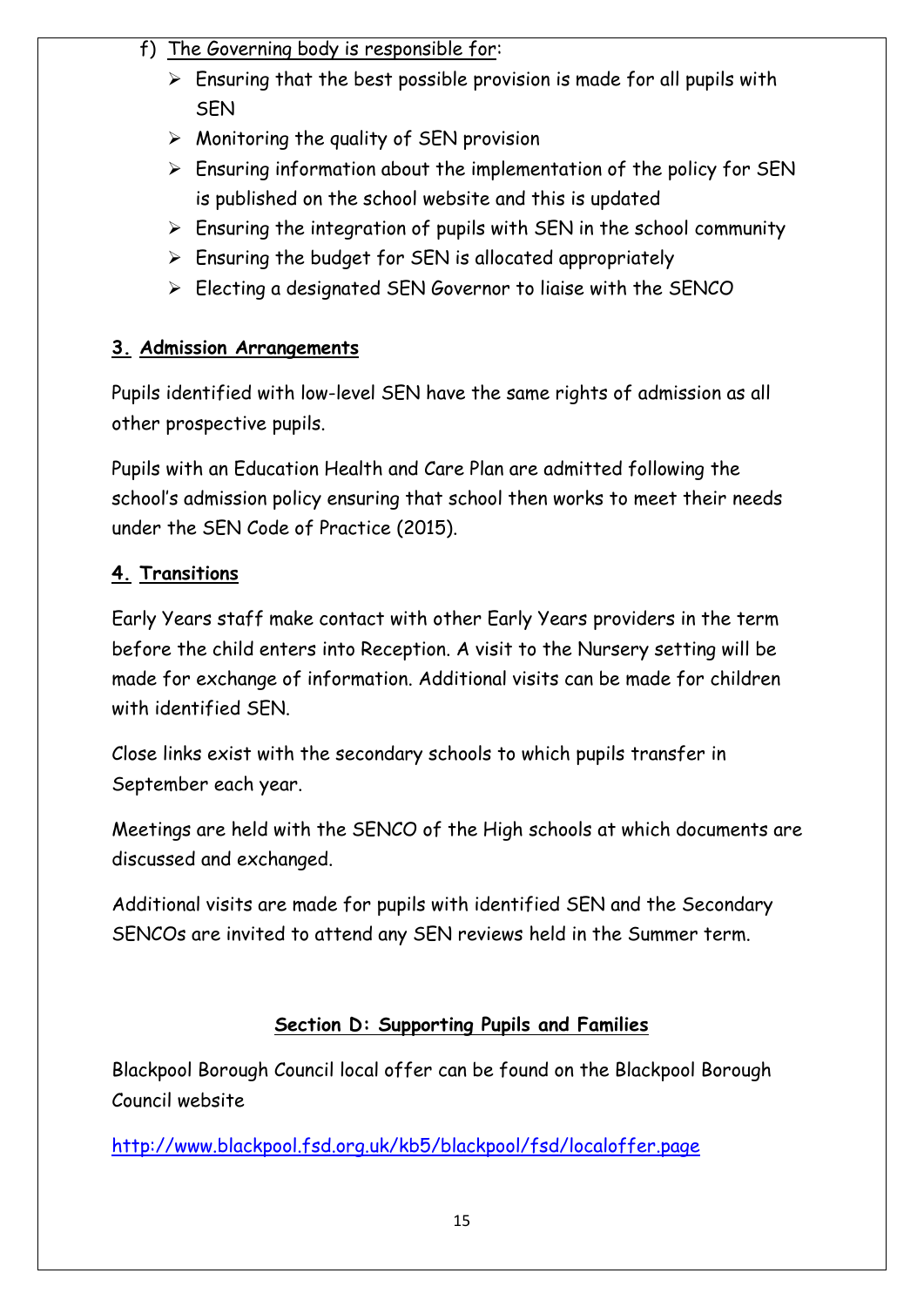#### 1. **Contacts and meetings**

Parents and carers are always welcome at the school. At Baines' Endowed working as a partnership is recognised as an essential element in the successful education of all pupils, in particular for those with special needs; therefore we maintain an open door policy.

There are regular, planned meetings with parents in the Autumn and Spring term to set up and review progress documented in the Provision Maps. Pupils and parents are both involved in the target setting and review process.

Day to day contact with parents is verbally at the end of the school day. A communication book could be set up as a more efficient way of sharing information. Written reports are issued at the end of the year in July.

For children with Statements or Educational Health and Care Plans, the annual review will be held around the anniversary of the date of issue and a representative from the Local Authority SEN team is invited to attend. For Early Years children with Educational Health and Care Plans there are six monthly reviews. Parents/Guardians and pupils contribute to all reviews as well as staff from any outside agencies who are involved with the pupil. If parents or staff have additional information or concerns an interim review can be arranged at any time throughout the academic year.

Pupils in Early Years may require family meetings with Portage and the Early Years SEND Team; these may take place in the EYs setting or at home.

Following consultation parents may be invited to meetings with professional specialists in school or as a result of a referral in a clinic setting.

#### 2. **Support and advice**

The school recommends and introduces parents to the service of the Special Educational Needs and Disability Advice and Support Service (SENDIASS) who supports parents with SEN issues and is independent of the school and the LEA.

Julie Lavelle Telephone: 07468472929

#### 3. **Parent and pupil views**

One of the key principles of the 2015 Code of Practice is that it puts children, young people and their families at the heart of this legislation.

At Baines' Endowed parents' opinions and aspirations for the children will be taken seriously.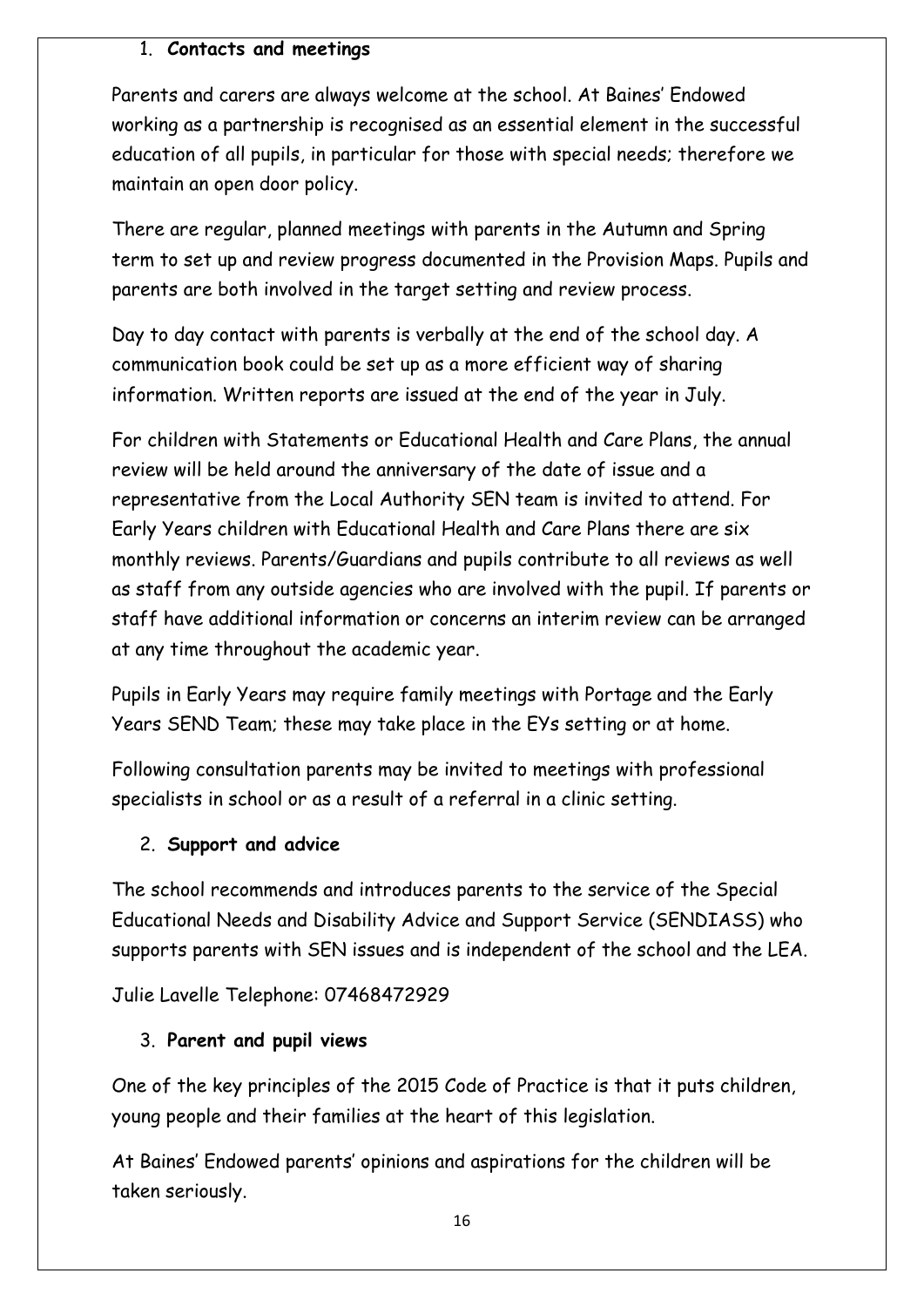In the four part cycle of the assess-plan-do-review parents will have the opportunity to be part of the planning process for both short and long term outcomes.

For formal annual/interim reviews pupils contribute their voice in a style and format most suited to their age and aptitude.

When applying for an EHC plan, part of the formal application is for families to outline their short and long term aspirations for their child. The SENCO will discuss this process with them before an application is completed and support can be arranged if required.

#### 4. **Dealing with complaints around SEN**

Parents/carer complaints are dealt with at the school in the following ways:

- $\triangleright$  Discussed informally with the Class Teacher and/or the Key Stage Leader
- $\triangleright$  Referred to the SFNCO
- $\triangleright$  Referred to the Headteacher
- $\triangleright$  In writing to the Governing Body
- $\triangleright$  The parents may contact Cidari Education LTD The Multi Academy Trust for Blackburn Diocese
- $\triangleright$  The parents may contact the LA who will then contact the school
- $\triangleright$  The parents may go to the SEN/Disability Tribunal.

At any stage in the complaint process parents may request the advice and support from the Special Educational Needs and Disability Advice and Support Service (SENDIASS).

#### **Section E: Supporting pupils with Medical Conditions or a Disability**

Baines' Endowed recognises that children with medical condition should be properly supported so they have full access to education, including school trips and physical education. Some children with medical conditions may be disabled and, where this is the case, Baines' Endowed will comply with its duties under the Equality Act 2010.

Some children may also have SEN and may have a statement or Education Health and Care Plan which brings together health and social care needs, as well as their special education needs provision: Baines' Endowed follows the 2015 SEN Code of Practice for these children.